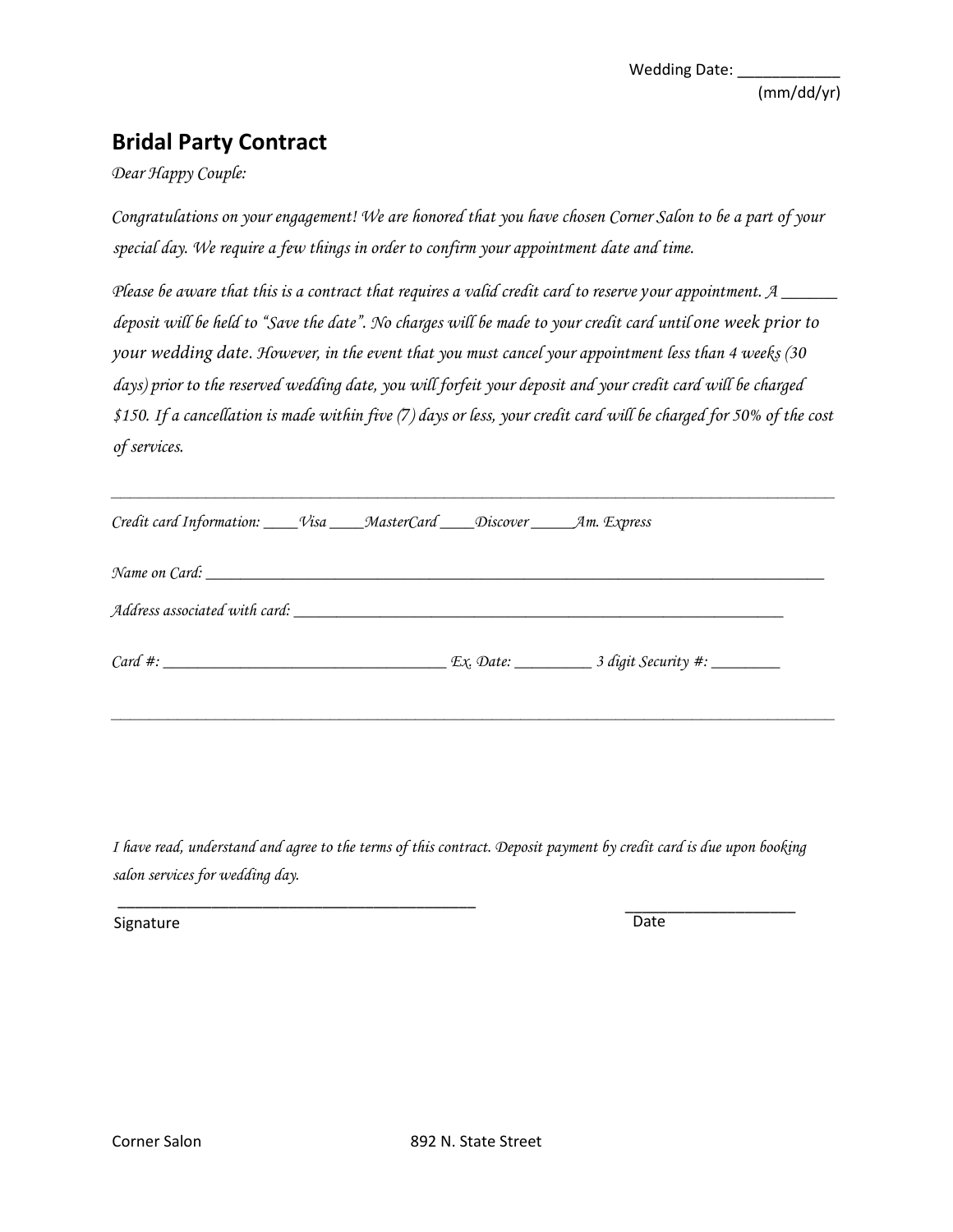*In order to expedite your booking, please complete the following form. Don't hesitate to contact our wedding coordinator at Corner Salon if you have any questions. We look forward to working with you.* 

## **Contact Information**

| Alternative Contact Name (If Bride Is From Out of Town)                         |                     |                      |                 |
|---------------------------------------------------------------------------------|---------------------|----------------------|-----------------|
|                                                                                 |                     |                      |                 |
|                                                                                 |                     |                      |                 |
|                                                                                 |                     |                      |                 |
| <b>Wedding Information</b>                                                      |                     |                      |                 |
|                                                                                 |                     |                      |                 |
|                                                                                 |                     |                      |                 |
| in Wedding Party Booked for Salon Services: ____________                        |                     |                      |                 |
| _ At Corner Salon 892 N State St. Lockport II 60441                             |                     |                      |                 |
|                                                                                 |                     |                      |                 |
|                                                                                 |                     |                      |                 |
| <b>Wedding Services</b>                                                         |                     |                      |                 |
| Bridal Services (Circle All That Apply): One Complimentary TrialWedding Make-up |                     | <b>Wedding Up-do</b> | <b>Manicure</b> |
|                                                                                 |                     |                      |                 |
|                                                                                 |                     |                      |                 |
|                                                                                 |                     |                      |                 |
| Corner Salon                                                                    | 892 N. State Street |                      |                 |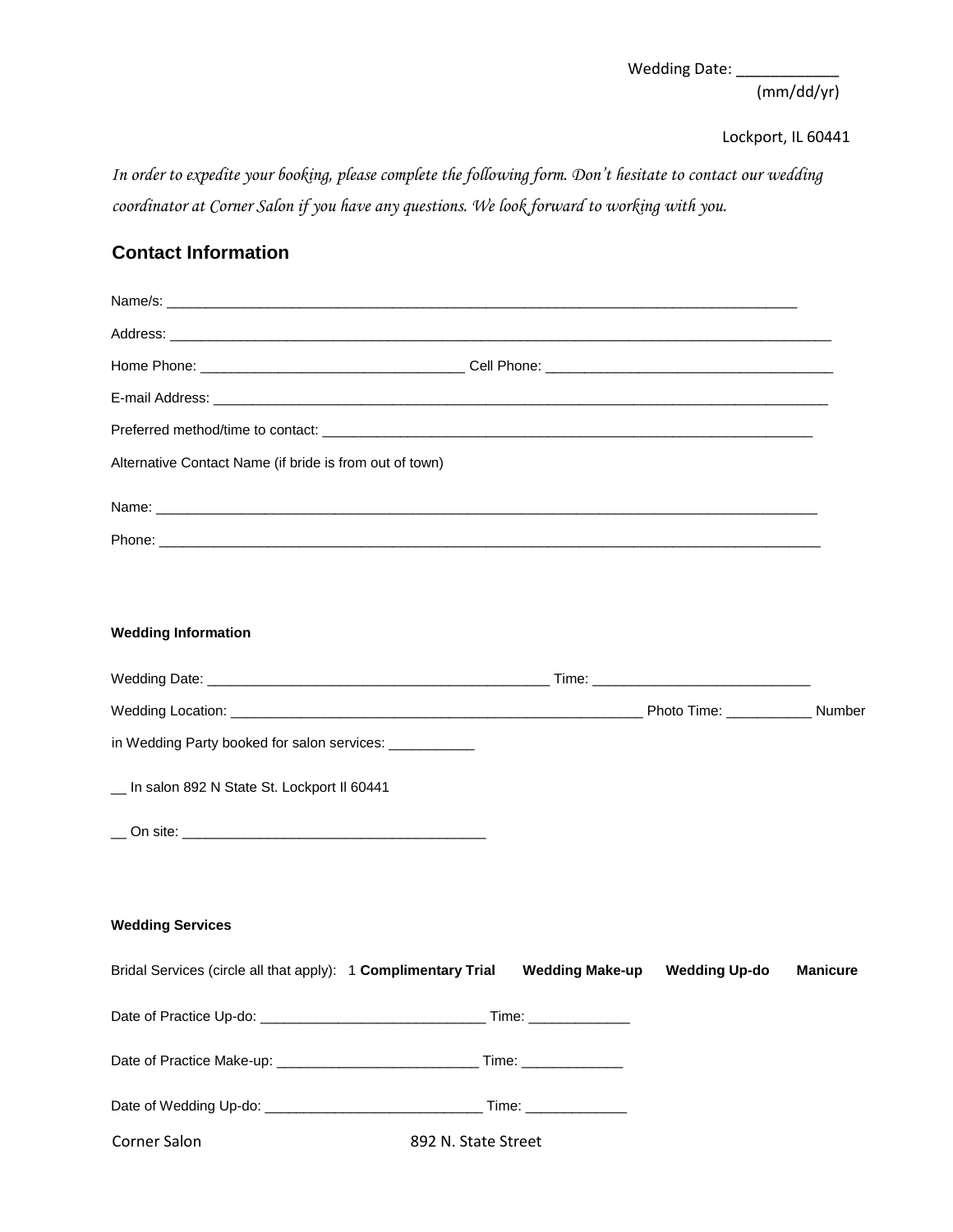Wedding Date: \_\_\_\_\_\_\_\_\_\_

 $(mm/dd/yr)$ 

Lockport, IL 60441

| First and Last Name: |                    |           |                     |
|----------------------|--------------------|-----------|---------------------|
|                      | Position in Party: | Services: | <b>Phone Number</b> |
|                      |                    |           |                     |
|                      |                    |           |                     |
|                      |                    |           |                     |
|                      |                    |           |                     |
|                      |                    |           |                     |
|                      |                    |           |                     |
|                      |                    |           |                     |
|                      |                    |           |                     |
|                      |                    |           |                     |
|                      |                    |           |                     |
|                      |                    |           |                     |
|                      |                    |           |                     |
|                      |                    |           |                     |
|                      |                    |           |                     |
|                      |                    |           |                     |
|                      |                    |           |                     |

Service Total: \_\_\_\_\_\_\_\_\_\_\_\_\_\_\_\_\_\_\_\_

| 3% Credit Card Fee: |  |
|---------------------|--|
|---------------------|--|

Travel Fee: \_\_\_\_\_\_\_\_\_\_\_\_\_\_\_\_\_\_\_\_\_

Gratuity 20% Fee: \_\_\_\_\_\_\_\_\_\_\_\_\_\_

Package Total: \_\_\_\_\_\_\_\_\_\_\_\_\_\_\_\_\_\_